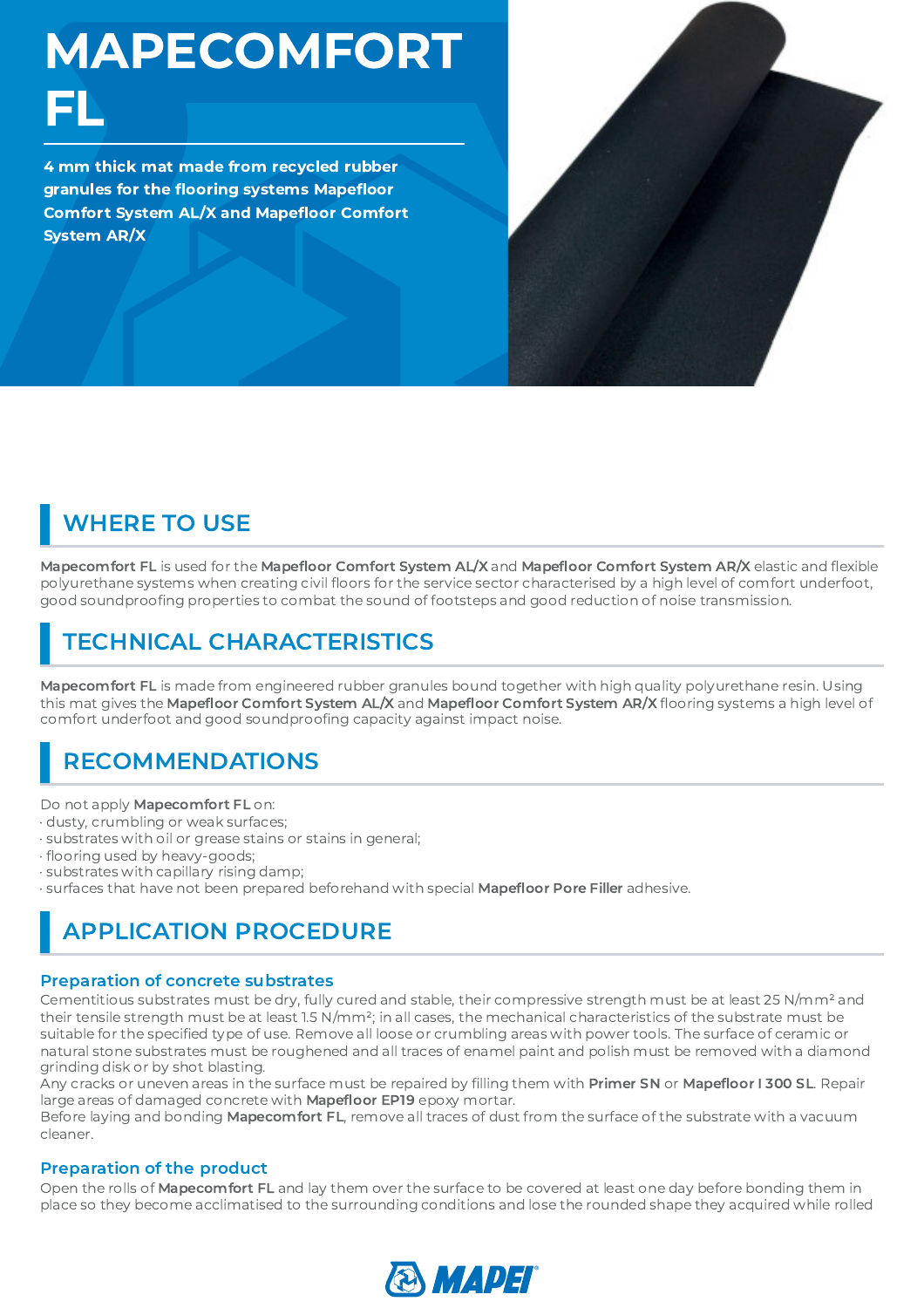#### Application of the product

**Mapecomfort FL** must be fully-bonded to the substrate using specific **Mapefloor Pore Filler** polyurethane adhesive. When<br>bonding the sheets of mat to the substrate, make sure the rolls are butted tightly against each othe bonding the sheets of mat to the substrate, make sure the rolls are butted tightly against each other and there are no

**Mapecomfort FL** has been laid out on the fresh **Mapefloor Pore Filler** in the position required, it is recommended to go<br>over the surface with a lawn roller to make sure the mat is firmly bonded to the substrate.<br>Once the over the surface with a lawn roller to make sure the mat is firmly bonded to the substrate.<br>Once the adhesive has set, skim the surface of the **Mapecomfort FL** mat down to a feathe<br>**Filler** to fill all the pores. Apply the Once the adhesive has set, skim the surface of the **Mapecomfort FL** mat down to a feather edge with **Mapefloor Pore**<br>Filler to fill all the pores. Apply the filler with a straight trowel, making sure the joints between the Filler to fill all the pores. Apply the filler with a straight trowel, making sure the joints between the rolls and the gaps fill all the pores. Apply the filler with a straight trowel, making sure the joints between the rolls and the gaps<br>1 the rolls of mat and any vertical features are completely filled. When the skim coat has set, check the s carefully to make sure there are no open pores. If there are any open pores, skim over them again with Mapefloor Pore Filler.

carefully to make sure there are no open pores. If there are any open pores, skim over them again with **Mapefloor Pore**<br>**Filler**.<br>Any localised defects such as blisters, raised areas or overlaps at the edges of the rolls, special cutter and the gaps that are left, and any hollows or thin areas, muse be grouted and filled with **Mapefloor Pore**<br>**Filler**.<br>See the relative Technical Data Sheet for information on how to use **Mapefloor Pore Fille** Filler.

See the relative Technical Data Sheet for information on how to use **Mapefloor Pore Filler** correctly.<br>N**ARNING** 

### WARNING

Do not bond the sheets if the temperature is lower than +10°C or higher than +30°C or if the level of air humidity is more than 85%.

Prevent the surface getting wet for at least 24 hours after bonding the sheets.

### PACKAGING

Mapecomfort FL is 4 mm thick and is supplied in rolls one metre wide by 20 metres long.

### SAFETY INSTRUCTIONS FOR PREPARATION AND APPLICATION

Mapecomfort FL is an article that, according to current European Regulations (Reg. (EC) 1906/2007 - REACH), does not require a Safety Data Sheet. When using this product it is recommended to wear gloves and safety goggles and to follow the safety guidelines for the area in which work is carried out. PRODUCT FOR PROFESSIONAL USE.

| <b>TECHNICAL DATA (typical values)</b>  |               |
|-----------------------------------------|---------------|
| PRODUCT IDENTITY                        |               |
| Weight (kg/m <sup>2</sup> ):            | 3.0           |
| Dynamic stiffness (MN/m <sup>2</sup> ): | 66            |
| Tensile strength (KPa):                 | 470           |
| Recycled materials (%):                 | 100           |
| Density of rubber (kg/m <sup>3</sup> ): | 750           |
| Elongation at failure (%):              | 41            |
| <b>Resistance to heat:</b>              | up to +80°C   |
| Resistance to cold:                     | down to -30°C |

### WARNING

Although the technical details and recommendations contained in this product data sheet correspond to the best of our knowledge and experience, all the above information must, in every case, be taken as merely indicative and subject to